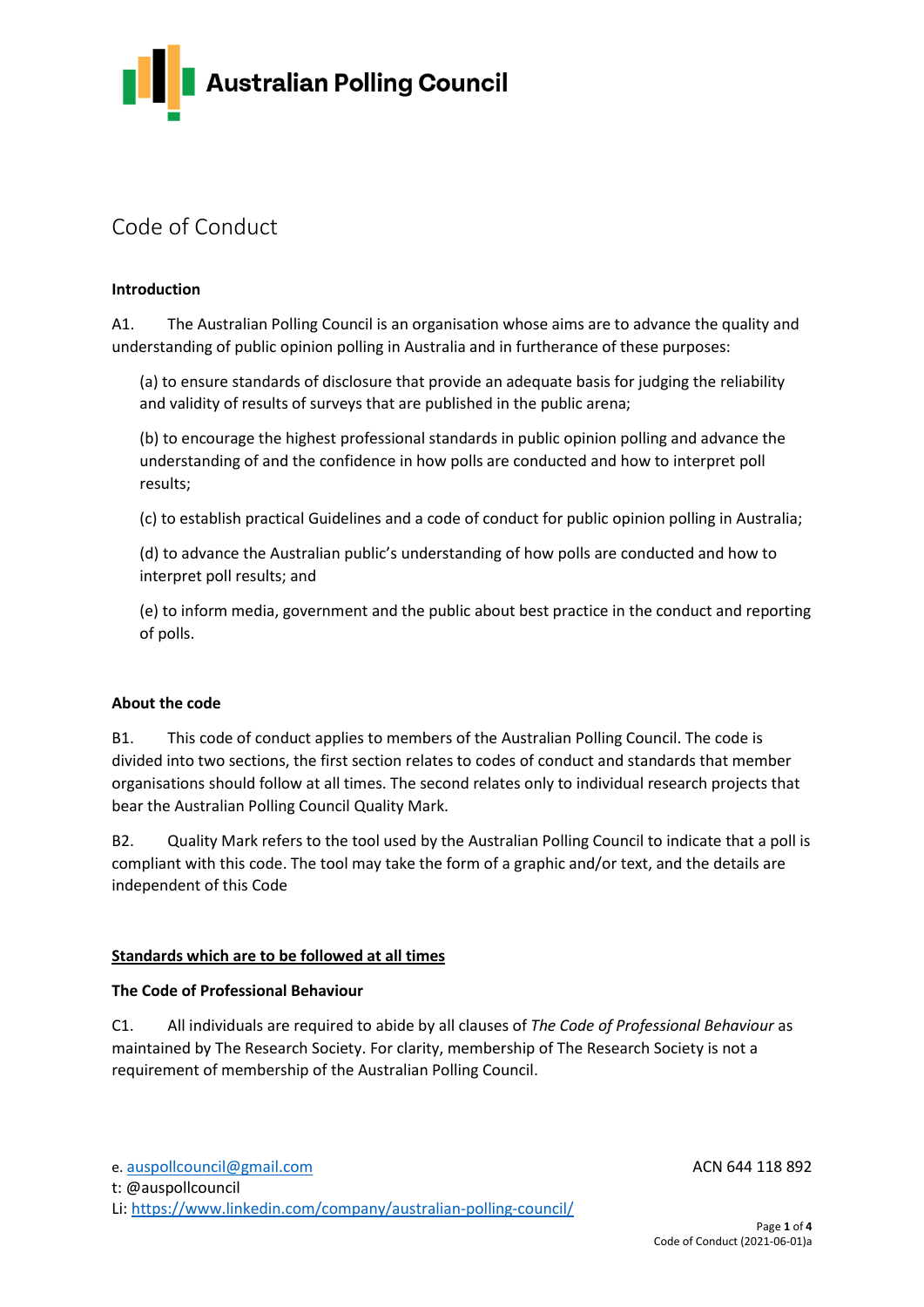## **No Disrepute**

C2. All individuals and organisations are required to behave in a manner which does not bring the Australian Polling Council or its members into disrepute

C3. Individuals may only speak, or communicate via any method, on behalf of the Australian Polling Council if:

- a. They have been elected to the office of Chairperson or Secretary; or
- b. The Council has voted to allow them to be a spokesperson on a particular issue

C4. All individuals and organisations are forbidden from stating or implying that any work is compliant with the Australian Polling Council standards when it is not

C5. The Australian Polling Council will have a complaint handling mechanism which can be used by members, non-members, or by the public. Until such time as this mechanism is set up, complaints can be made by email directly to the elected Chairperson or Secretary. Any member of the Australian Polling Council who believes another member is in breach of the code has the right to remain anonymous when bringing the breach to the attention of the Australian Polling Council.

# **Use of the Australian Polling Council Quality Mark**

D1. The Australian Polling Council Quality Mark can only be used by members of the Australian Polling Council

D2. The Australian Polling Council Quality Mark can be applied to Reports, Media Releases or other deliverables which have been conducted in compliance with this Code

D3. There is no requirement for member organisations to apply the Australian Polling Council Quality Mark to any work that they do – however any work which is political in nature and destined for publication should be compliant with the Code, or it should explicitly state that it is not compliant to comply with Paragraph C4.

D4. The Australian Polling Council Quality Mark can be used for any research conducted by members that complies with the requirements of this code regardless of the topic of the research.

D5. Members are obligated to comply with the code where the publicly released polling is related to political issues, or expectations and performance of public policy or governments. This is not limited to surveys which measure voting intention or political leader and party performance. It also encompasses studies evaluating government performance; political leaning; election, plebiscite or referendum outcomes; and those which focus on public policy and societal issues with political implications.

D6. Research conducted by Members which reaches the public domain intentionally with the knowledge and consent of the commissioning client or their authorised representative is expected to comply with the code. Research which is not intended for the public domain is not required to comply. Research released as the result of a Freedom of Information request, or jurisdictional equivalent, is not required to comply.

t: @auspollcouncil

Li[: https://www.linkedin.com/company/australian-polling-council/](https://www.linkedin.com/company/australian-polling-council/)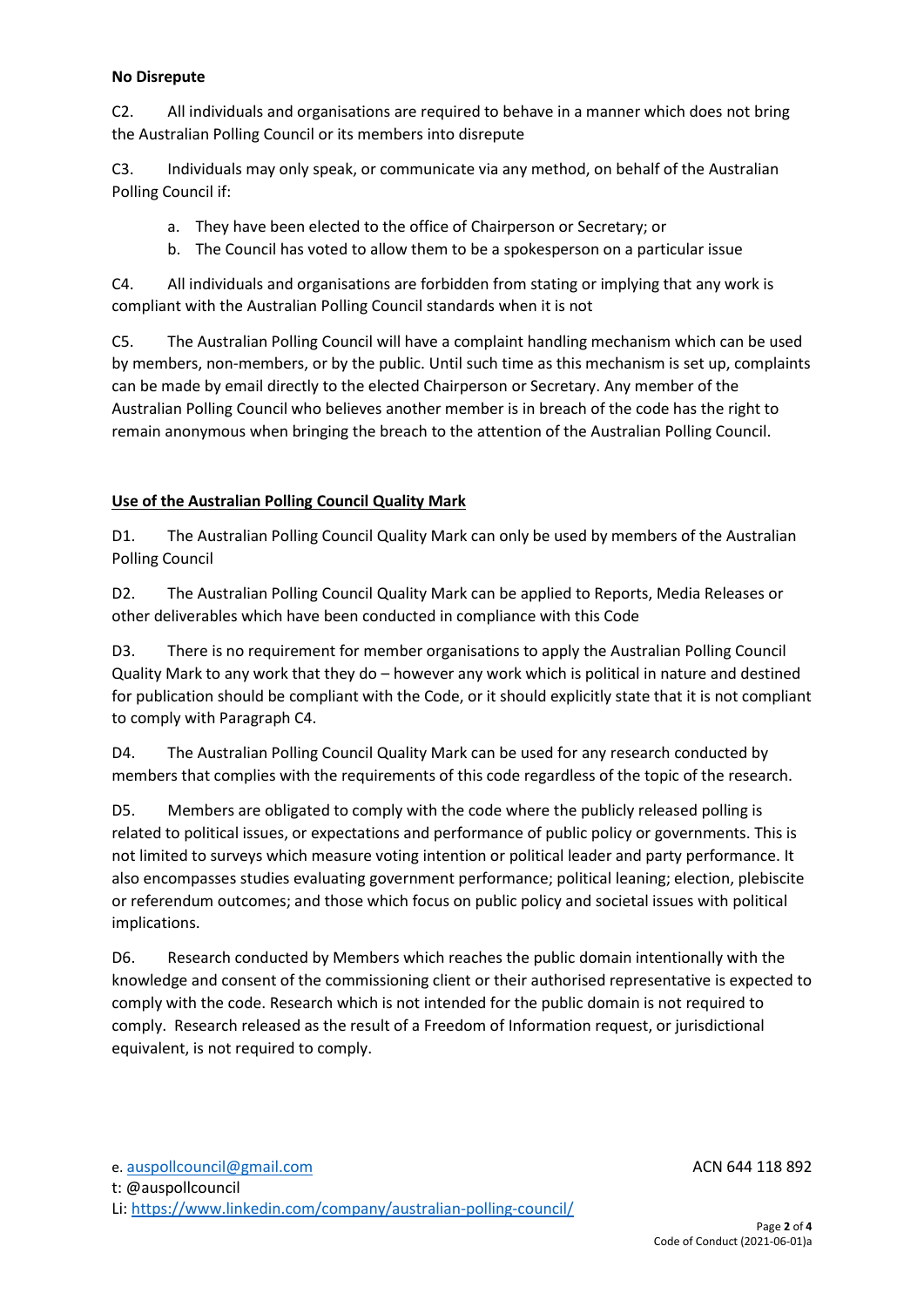# **Standards which are to be followed for all projects which bear the Australian Polling Quality Mark**

E1. Members are obligated to tell clients that for any work intended for the public domain, we are obligated by our membership to make public the information in both the Short and the Long Methodology Disclosure Statements

E2. A member should take all reasonable steps to ensure the Short Methodology Disclosure Statement is published within the text of the content, or on associated charts or tables. Specifically:

- a. Where the member is directly publishing the content, they are to ensure this information is published within the text of the content, or on associated charts or tables
- b. Where the member is working with a journalist or writer, they are to ensure both the short and long methodology statements are provided to the journalist or writer, and to encourage publication within the text of the content, or on associated charts or tables
- c. Where the member is not directly publishing content, nor working directly with a journalist or writer, a member must:
	- a. Ensure both the short and long methodology statements are provided to their clients
	- b. Encourage their clients to ensure an unabridged and complete version of the Short Methodology Statement is published, or provided to the journalist or writer
- d. In the event b or c above apply AND the Long Methodology Disclosure Statement is not provided by the entity publishing the content, Members will publish the relevant Long Methodology Disclosure Statement on their website within two business days of the researcher becoming aware the research has been published. The statement will remain accessible for a minimum of two years after being published on the Member's website.

# **Short Methodology Disclosure Statement**

F1. All content intended for publication, including but not limited to reports and media releases, is required to have a short disclosure statement which includes the following information:

- a. The name of the research company conducting the research
- b. The name of the client commissioning the research
- c. If the research is commissioned by an intermediary, the name of the end client for whom the research is being conducted
- d. The dates of the fieldwork when the research was conducted
- e. The methodology/ies by which the research was conducted, which clearly delineates both the mode of data collection, and where there is any doubt, whether it was self-completion or interviewer administered. For clarity, automated telephone polls (robo-polls) must be clearly distinguished from operator administered telephone polls
- f. If multiple methodologies are used, the proportion of completed surveys undertaken by each methodology
- g. The target population for the research
- h. The sample size of the research
- i. That the research is compliant with the Australian Polling Council Quality Mark standards, including the URL where these are published
- j. A URL where the Long Methodology Disclosure Statement is published
- k. For surveys including voting intention, additional information to comply with section G2 below must be included.

e. [auspollcouncil@gmail.com](mailto:auspollcouncil@gmail.com) **ACN 644 118 892** 

t: @auspollcouncil

Li[: https://www.linkedin.com/company/australian-polling-council/](https://www.linkedin.com/company/australian-polling-council/)